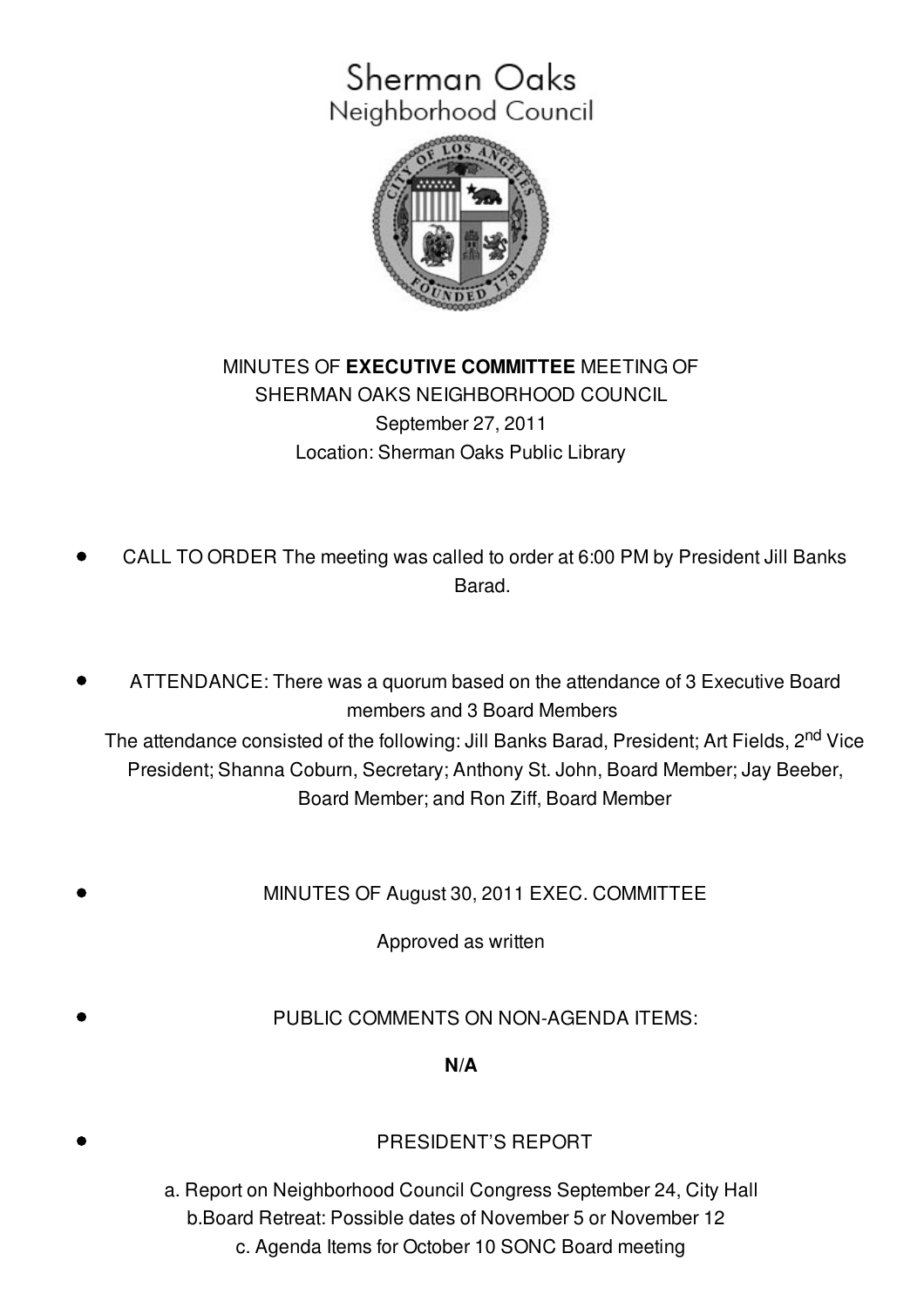1. Guest Speaker: LAPD Captain Paul Snell. Discuss home invasion robbery, 2 pending SLO

positions, Homeless/Squatting issues, distraction burglaries, security cameras that SONC

purchased, traffic/pedestrian safety, and medical marijuana.

- d. Discussion of Mayor's Press Conference in SO on Monday September 26<sup>th</sup> regarding road repairs on Valley Vista. Why was nobody from SONC notified? Jill researching this and preparing a letter.
	- e. November SONC meeting: Guest speaker Congressman Howard Berman

### TREASURER'S REPORT/FINANCE COMMITTEE, Howard Katchen

Gave an update via email

# COMMITTEE REPORT'S

### a. Land Use:

- 1. From LUC: planning commission proposal for new ordinance allowing "planned residential development communities" within the City
	- 2. From LUC: planning commission proposal to change the City sign ordinances. Also, community impact statement that is being passed by some NC's to oppose the change
- 3. Bicycle Parking Ordinance: will be passed by the City Council tomorrow. Bicycle parking will be required for every business in the city that is newly built or expanded.
- b. Neighborhood Services: Pothole Lottery- possible dates for repair. Jeff unable to make meeting to further comment
	- c. Outreach: SO Chamber Street Fair in October- we have a booth
		- d. Public Safety: Report on SLO Aguilar retirement party.
- Announcements from the Executive Committee on items within SONC's jurisdiction
- Next VANC meeting October 13, 2011 at 6:30 PM Guest Speaker Councilmember Mitch Englander, CD 12, Sherman Oaks Hospital.